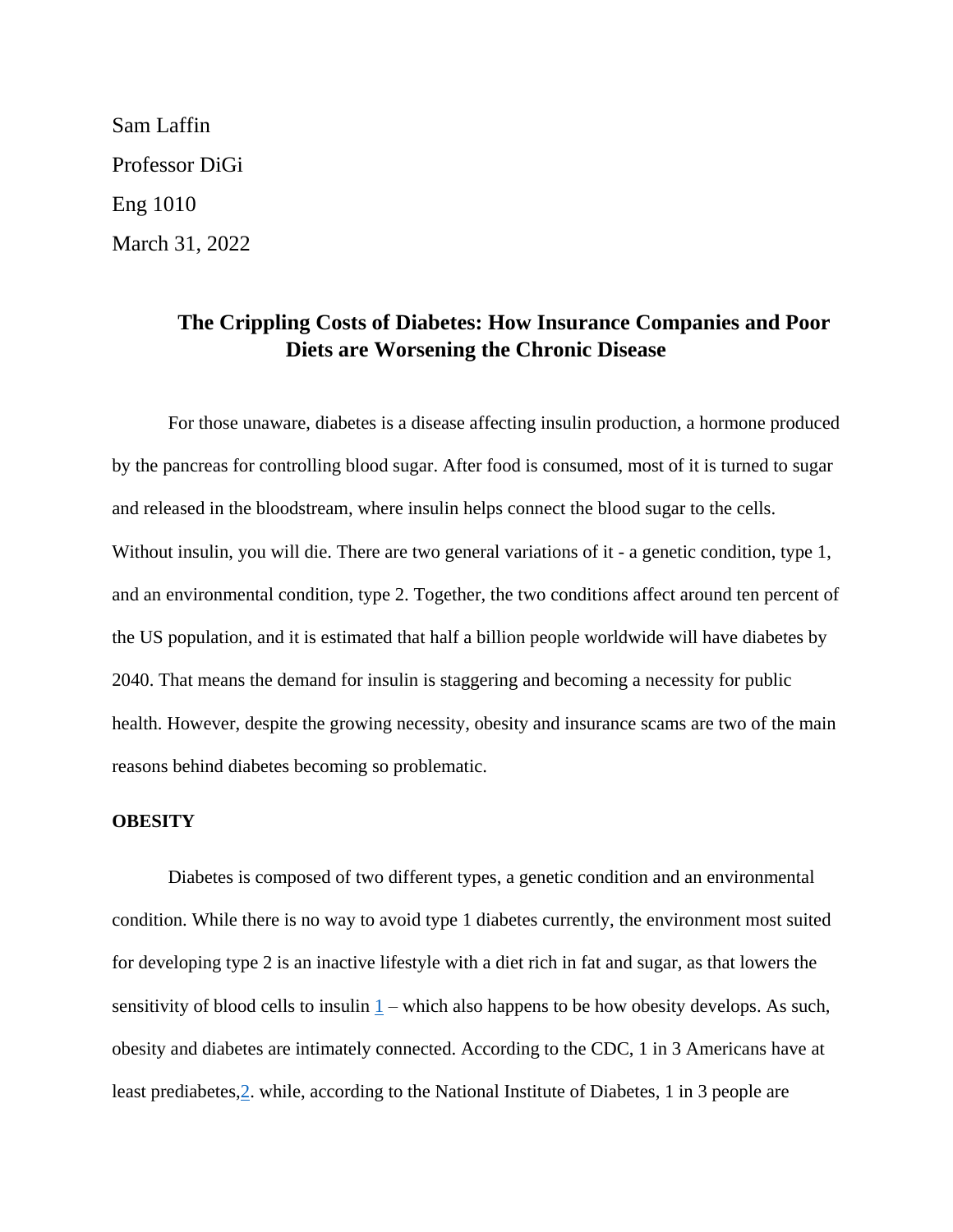overweight[.3](https://www.niddk.nih.gov/health-information/health-statistics/overweight-obesity) The connection between obesity and diabetes becomes even more concerning when the CDC establishes that "Of all diagnosed cases, 5.8% were type 1 diabetes, and 90.9% were type 2 diabetes"[.4](https://www.cdc.gov/mmwr/volumes/67/wr/mm6712a2.htm) That means that nearly 90 percent of all diabetes is related in some way to obesity, that nearly 90 percent of all diabetes should be preventable and avoidable. The question then becomes how to solve obesity - a much larger, more complex issue.

People need to be educated about obesity and supported in changing their diet and activity level, rather than being given food and a gym membership. There is simply no way to guarantee success because diet and health are personal choices, and a freedom that can't be taken away. This war on obesity has been fought before, and while adult obesity would have to be looked at in a unique way, the movement would look very similar to the "Let's Move" program.

Started by Michelle Obama in 2010, the "Let's Move" program was designed to combat childhood obesity by providing young students with proper lunch meals and portions, with a focus on balancing different categories of nutrition – carbs, proteins, and vegetables. The results were met with mixed reviews, according to a 2014 study by the CDC: "Their data suggested that childhood obesity rates have been climbing through the years, jumping from 27.5 percent in 1999 to 33.2 percent in 2014.["5](https://onlinedegrees.unr.edu/blog/what-has-the-impact-of-lets-move-had-on-childhood-obesity/) Contrast that with the earlier data: "Only 8 percent of 2- to 5 year-olds were obese in 2012, down from 14 percent in 2004." [6](https://www.cdc.gov/media/releases/2014/p0225-child-obesity.html) Although the CDD article claims that daycares have improved their "nutrition and physical activity"  $\overline{6}$ , the potential success of the program is somewhat limited.

While it offered healthy school meals to students, the program didn't properly educate them about the meals that they were eating. It conditioned them to eat healthily rather than developing an understanding of how to plan healthy meals. Had there been proper education, the "Let's Move" campaign could have seen an even greater success of lowering obesity rates in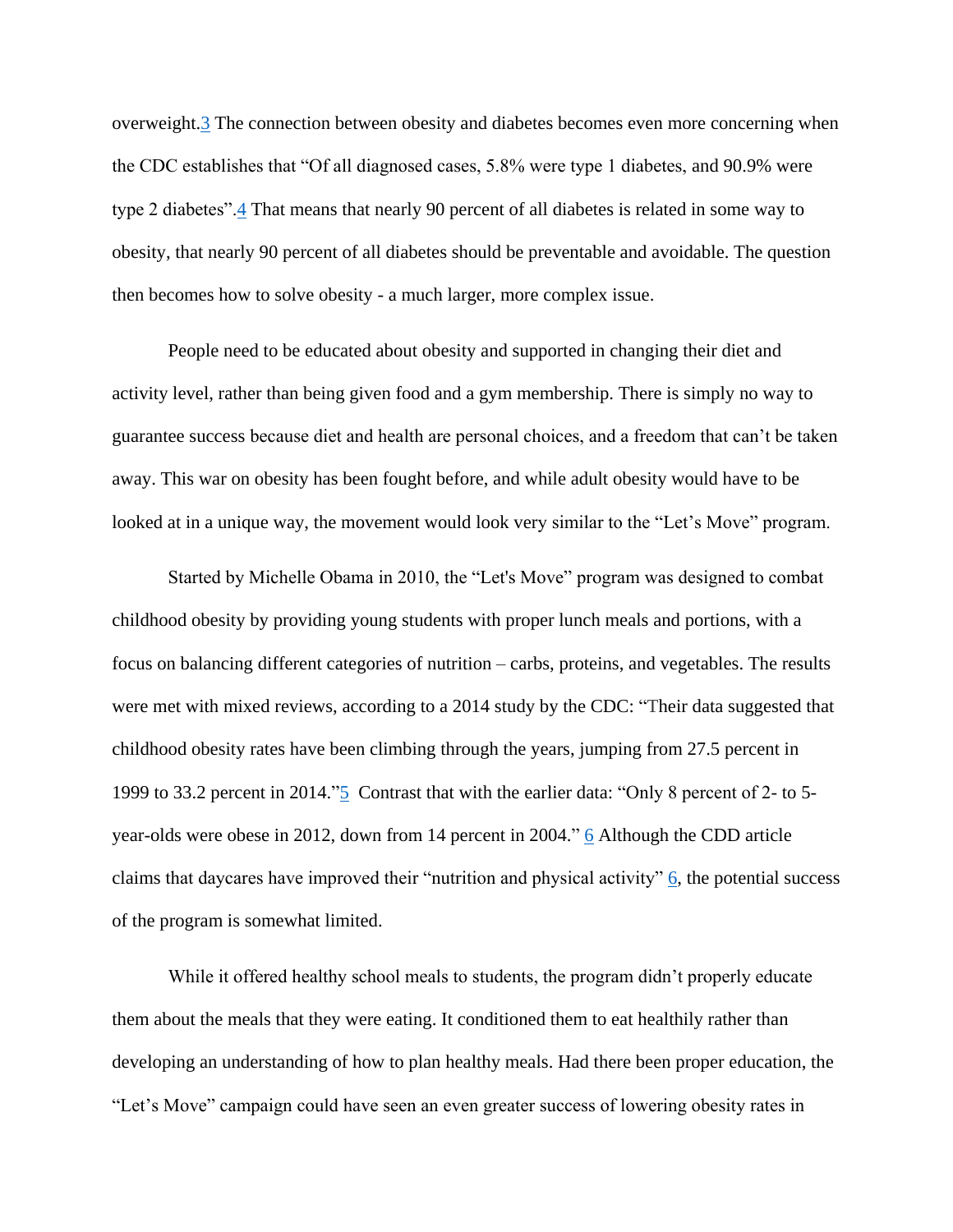young adults. And because it was a school lunch program, there was no way of feeding kids outside of school. While the program lessened the burden, the financial responsibility of feeding kids healthy meals still fell on the parents.

However, with over 37 million people under the poverty level<sub>7</sub>, a proper diet becomes difficult – healthy food tends to be expensive. According to producepriceindex.com, fruit can be marked up as high as 300% the cost at a farm, with leafy greens like lettuce nearing the 500% mar[k8.](http://www.producepriceindex.com/) However, as stated by Harvard University, a proper diet consists of vegetables, protein, and whole grains [9.](https://www.hsph.harvard.edu/nutritionsource/healthy-eating-plate/) While costs can vary depending on the store, the season, and the ingredients, an example dinner could be [10:](https://shop.gianteagle.com/solon)

- Vegetables and fruit  $-$  half of the plate
	- Expected costs for a serving of corn: \$.68
	- Expected costs for applesauce: \$.34
- Protein a quarter of the plate
	- Expected costs for a serving of chicken: \$2
- Whole grains  $-$  a quarter of the plate
	- Expected costs for a serving of brown rice: \$.80

Although the total cost is under \$4 per person, this is just a sample dinner. A study by the USDA from the February of 2022 found that a family of four can easily reach over \$300 a week trying to be healthy, with the (bare minimum) weekly costs ranging from \$33 to \$79 depending on the age of the individual  $11$ . With \$30,858 as the median household income for Cleveland, Ashtabula, and Akro[n12,](https://www.cleveland.com/datacentral/2016/12/median_family_income_household.html) families in urban areas often fail to reach those nutritional goals.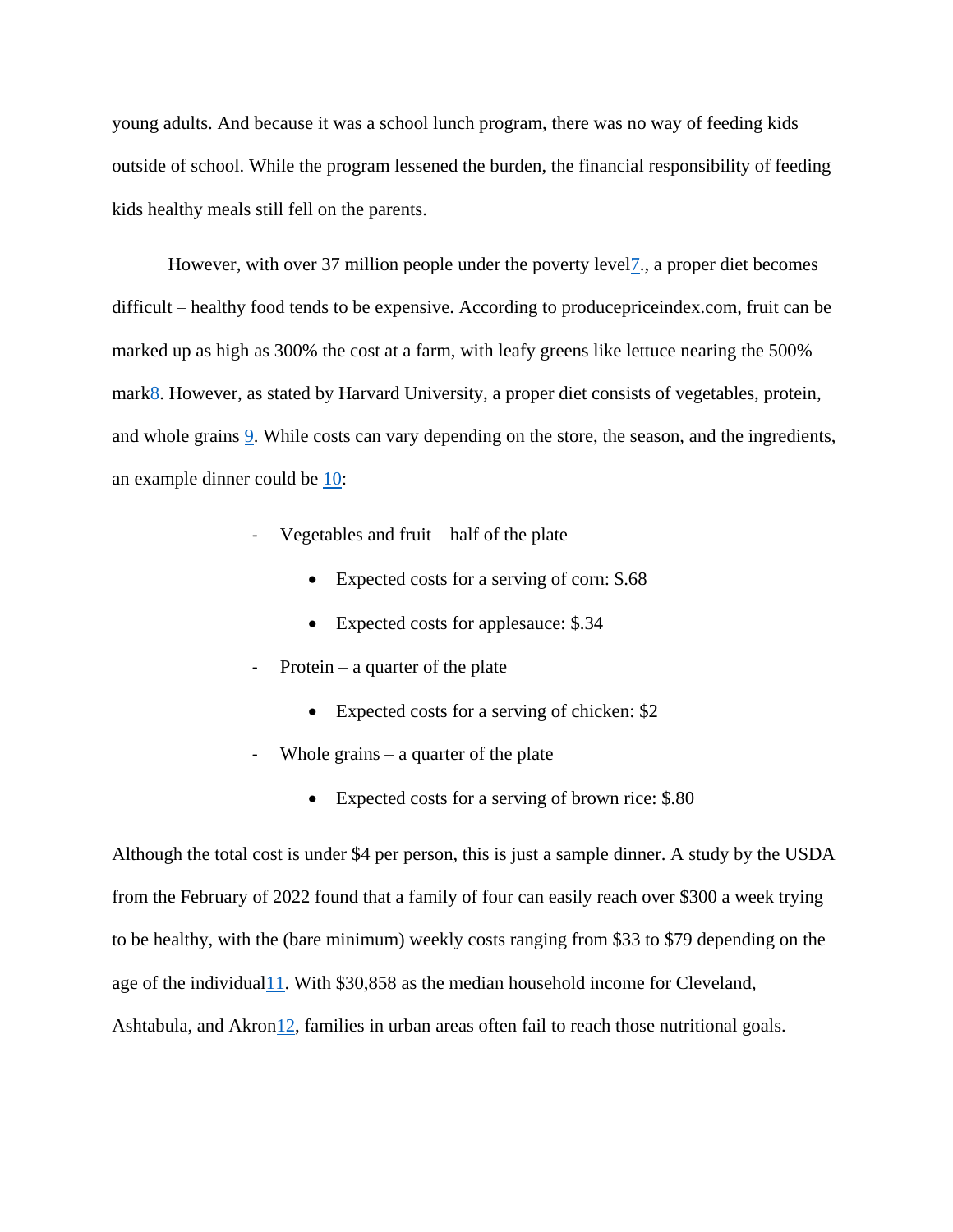So, while healthy meals are not impossible, low income, high mark-ups, and a lack of nutritional knowledge are adding to the highest obesity rates ever recorded. For the rate of diabetes to be lowered, obesity must be challenged – and for obesity to be challenged, there needs to be a better support system for adults.

#### **INSURANCE**

By far, healthcare is the most complicated piece of diabetes treatment. While the government started Medicare and Medicaid as healthcare options for those who couldn't afford expensive insurance premiums, diabetes fails to be mentioned anywhere in their outlines. Medicare essentially covers those 65 and older or those who depend on Social Security Disability Insurance, while Medicaid tries to cover the emergencies for those not eligible for Medicare. [13](https://www.medicareinteractive.org/get-answers/medicare-basics/medicare-overview/introduction-to-medicare) Both plans have basic rights that are outlined by the federal government, such as hospital visits and transportation,  $14,15$  $14,15$  but states can alter coverage so long as those basic rights are met. However, those basic requirements don't factor in diabetes, and as such, it falls on private insurance companies to cover the difference, often at a premium.

The three most profitable insurance companies – UnitedHealth, Anthem, and Centen[e16](https://www.valuepenguin.com/largest-health-insurance-companies) – made a combined 25.2 billion dollars in 2021 alone  $(17,18,19)$  $(17,18,19)$  $(17,18,19)$  causing their policies to be adopted by nearly all other insurance companies. The 2021 SBCs (Summary of Benefits and Coverage) are used as a guide for the customer to understand their coverage, and the SBCs for all three companies are nearly identical. [\(20](https://employees.travelers.com/employees/docs/retiree_sbc-uhc_us.pdf) [21,](https://sbc.anthem.com/dps/searchPage)[22\)](https://api.centene.com/SBC/2021/39006NM0010003-01.pdf) They all use an example man named Joe, who suffers from type 2 diabetes. Joe will be expected, on average, to:

- Have a yearly medical expense of \$5,600
- Require doctor's visits, blood work, insulin, and glucose monitoring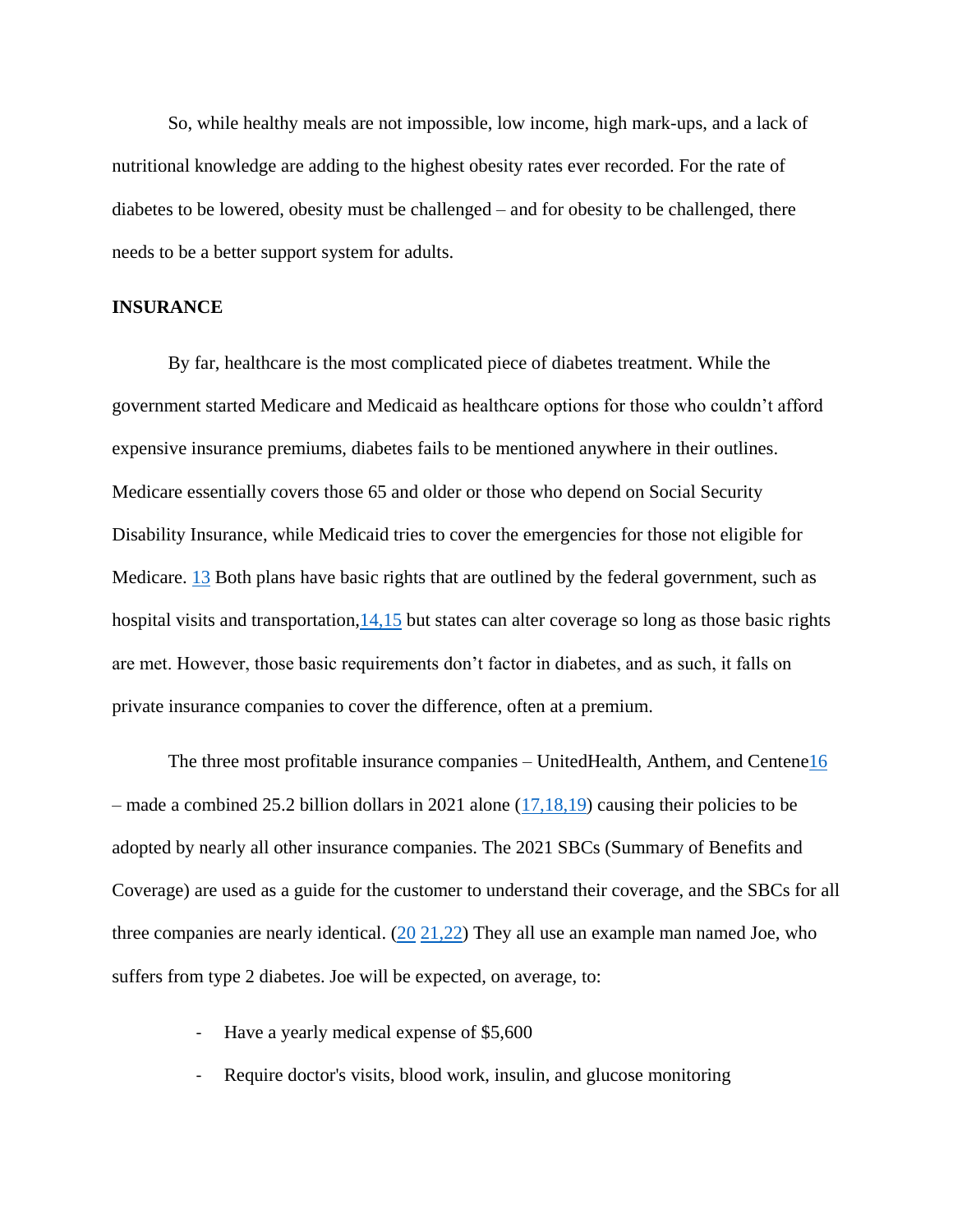- Cover over 40% of the cost of insulin
- Pay an expected out-of-pocket cost of \$1,700

That example doesn't sound outrageous or impossible. While the out-of-pocket costs a total of around \$150 a month, diabetes can be managed. Realistically, however, the costs start to get complicated after that. Classified as a tier 3 drug, both Anthem and Centene only cover half of the cost, while UnitedHealth covers 70 percent – meaning that Joe might pay much more depending on what company he uses for insulin. According to the ADA[,23](https://www.diabetes.org/about-us/statistics/cost-diabetes) Joe's story looks more like:

- A yearly cost of \$9,601
- Blood work represents 30% of yearly costs
	- Joe's out-of-pocket costs average 40% for blood work, totaling \$96 a month
- Insulin represents 30% of yearly costs
	- Joe's out-of-pocket costs average 45% for insulin, totaling \$108 a month
- Test strips and diabetic supplies represent 15% of yearly costs
	- Joe's out-of-pocket costs average 100% for supplies, totaling \$120 a month
- Doctor's visits represent 13% of yearly costs
	- Joe's out-of-pocket costs average 80% for doctor's visits, totaling \$83
- Joe's total monthly out-of-pocket costs total \$407 a month

Suddenly, Joe is in over his head. The coverage and guidelines that insurance companies provide are designed in such a way that appearances are deceiving, and a chronic condition like diabetes gets overlooked. The above example from the ADA is just that, an example. According to Forbes "Newer versions of insulin retail for between \$175 and \$300 a vial. Most patients with diabetes need two to three vials per month, and some can require more." [24](https://www.forbes.com/sites/joshuacohen/2021/01/05/insulins-out-of-pocket-cost-burden-to-diabetic-patients-continues-to-rise-despite-reduced-net-costs-to-pbms/?sh=355f0b0440b2) Evenly divided per month,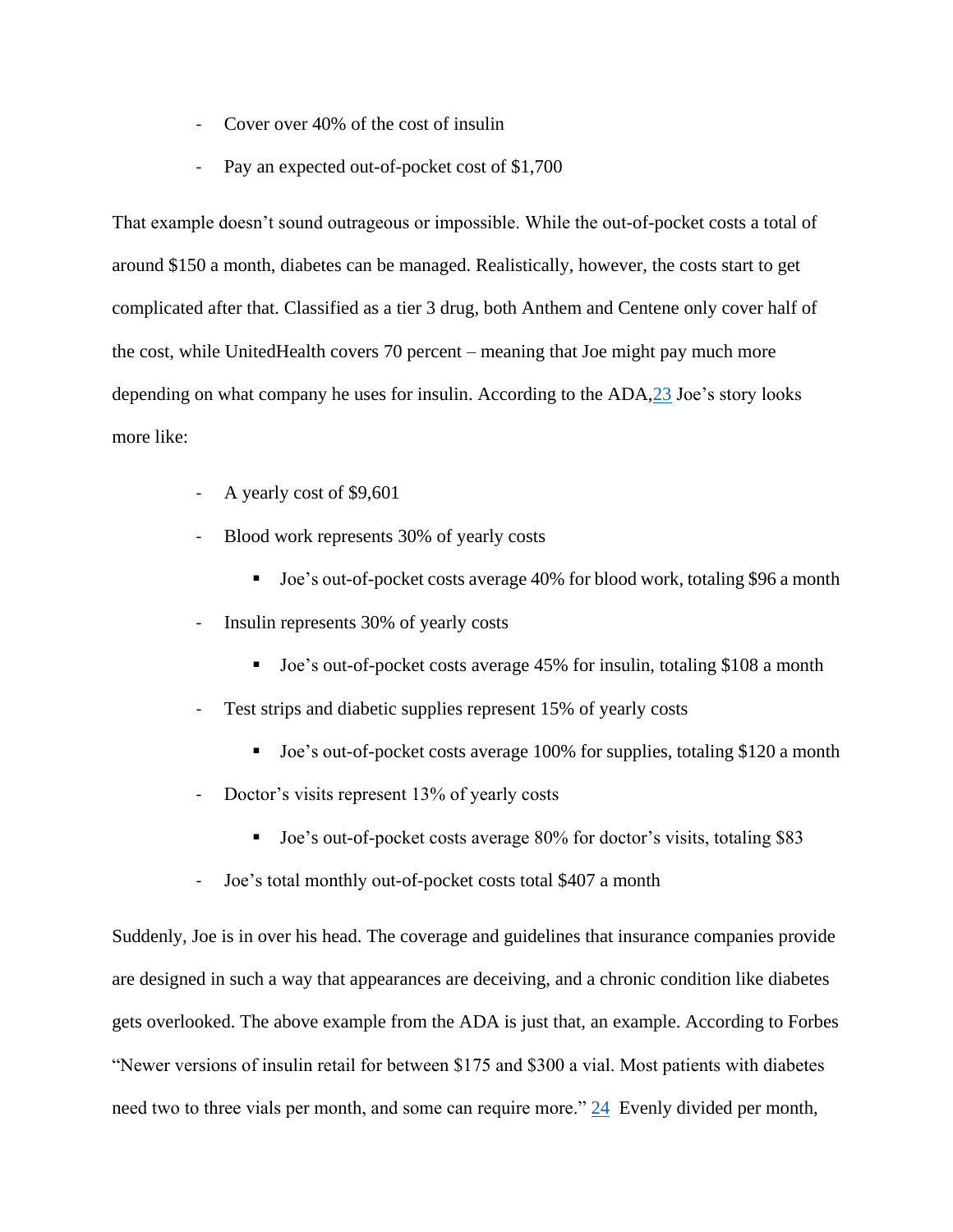the \$9,601 yearly cost clears \$800 - a single dollar away from the \$801 monthly cost of rent in Ohio [25](https://www.deptofnumbers.com/rent/ohio/) at the time the ADA's study. Despite offering more than the basic outlines for healthcare by the government, private insurance companies fail to support those with lasting conditions like diabetes.

## **HOPE**

However, there are some silver linings to this problem. While coverage is usually limited to those with lower income, some states allow you to have access to Medicaid no matter your income – by a process known as "spending down". Medicare.gov states that "The 'spend down' process lets you subtract your medical expenses from your income to become eligible for Medicaid. In this case, you're eligible for Medicaid because you're considered 'medically needy.'["15](https://www.medicare.gov/your-medicare-costs/get-help-paying-costs/medicaid) No matter what income, an expensive procedure or surgery can cause strain on the budget, but by implementing the 'spend down' process, things that would be covered under the Original Medicaid are taken care of. It is another safety net for overly expensive healthcare.

Additionally, as of April  $1<sup>st</sup>$ , 2022, the House of Representatives has passed the Affordable Insulin Act – an act that would see the cost of Insulin capped at \$35 monthly, so long as that person has insurance. According to WedMD, "The cost of insulin for patients with insurance ranges from \$334 to \$1,000 a month["27,](https://www.webmd.com/diabetes/news/20220401/house-passes-bill-limit-cost-insulin-35-per-month) and the \$35 a month cap would help astronomically. The lowered costs of insulin will most likely be offset by raising premiums, the main reason the bill faced opposition - "Republicans in the House and Senate have generally opposed the insulin bill because it could raise insurance premiums for consumers and costs for insurers.["27](https://www.webmd.com/diabetes/news/20220401/house-passes-bill-limit-cost-insulin-35-per-month) While it is possible that mark-ups in other areas will occur, this is a major step in the right direction in making healthcare affordable for those with diabetes.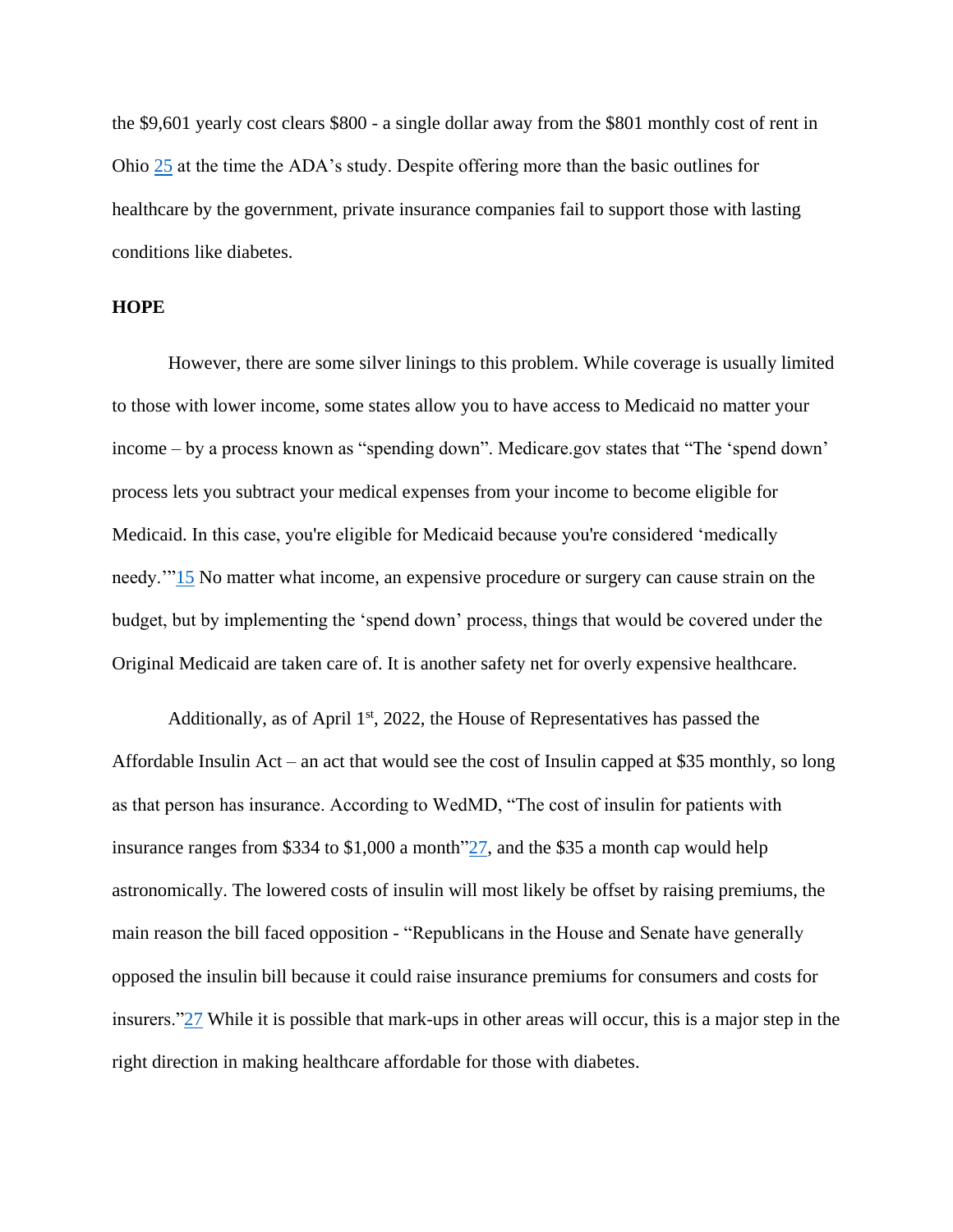## **WHAT ALL THIS MEANS**

While there is no debate that diabetes is a complicated issue, unnecessarily complicated and forprofit solutions make treatment unaffordable for most of those living with the condition. It is fatal if left untreated, yet millions of people living with it can't afford proper treatment because they can't afford proper insurance. High mark-ups in grocery stores limit the number of people that have access to healthy meals, and a lack of education about meal planning leads to unhealthy alternatives. The staggering numbers of those afflicted has brought notice to the world, and is slowly creating change, but in order to end the epidemic that is diabetes, the problems of both insurance and obesity would have to be addressed.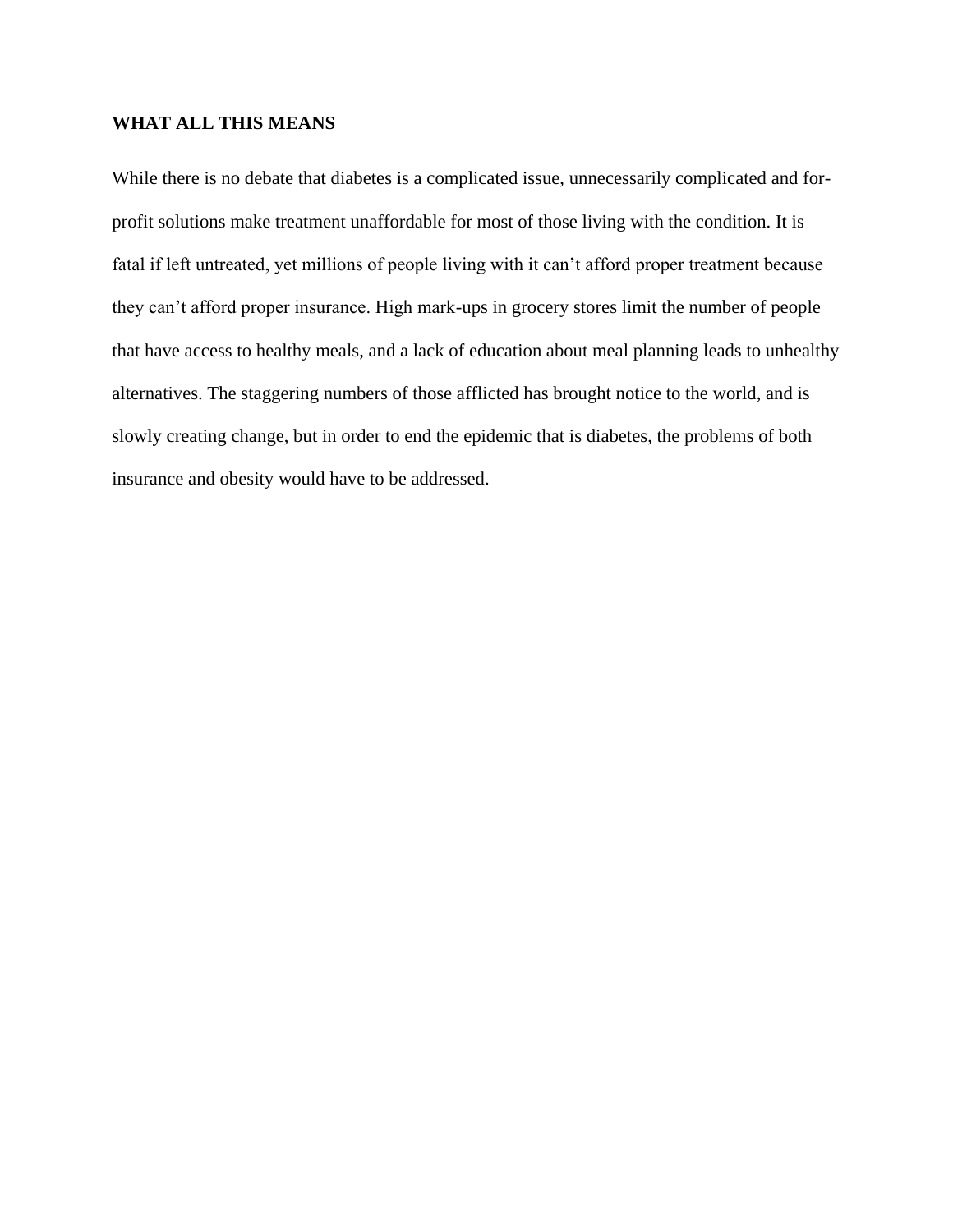#### Works Cited

*Ambetter from Western Sky Community Care: Ambetter Balanced Care 11 (2021)*.

"Anthem | 2020 Fortune 500." *Fortune*, fortune.com/company/anthem/fortune500/.

- Bullard, Kai McKeever, et al. "Prevalence of Diagnosed Diabetes in Adults by Diabetes Type United States, 2016." *MMWR. Morbidity and Mortality Weekly Report*, vol. 67, no. 12, 30 Mar. 2018, pp. 359–361, www.ncbi.nlm.nih.gov/pmc/articles/PMC5877361/, 10.15585/mmwr.mm6712a2.
- Bureau, US Census. "Income, Poverty and Health Insurance Coverage in the United States: 2020." *Census.gov*, 2020, www.census.gov/newsroom/press-releases/2021/incomepoverty-health-insurance-

coverage.html#:~:text=The%20official%20poverty%20rate%20in.

- CDC. "The Facts, Stats, and Impacts of Diabetes." *Centers for Disease Control and Prevention*, 24 Jan. 2022, www.cdc.gov/diabetes/library/spotlights/diabetes-factsstats.html#:~:text=37.3%20million%20Americans%E2%80%94about%201.
- ---. "What Is Diabetes?" *Centers for Disease Control and Prevention*, 2020, www.cdc.gov/diabetes/basics/diabetes.html.
- "CDC Press Releases." *CDC*, 1 Jan. 2016, www.cdc.gov/media/releases/2014/p0225-childobesity.html.

"Centene | 2020 Fortune 500." *Fortune*, fortune.com/company/centene/fortune500/.

Cohen, Joshua. "Insulin's Out-Of-Pocket Cost Burden to Diabetic Patients Continues to Rise despite Reduced Net Costs to PBMs." *Forbes*, 5 Jan. 2021,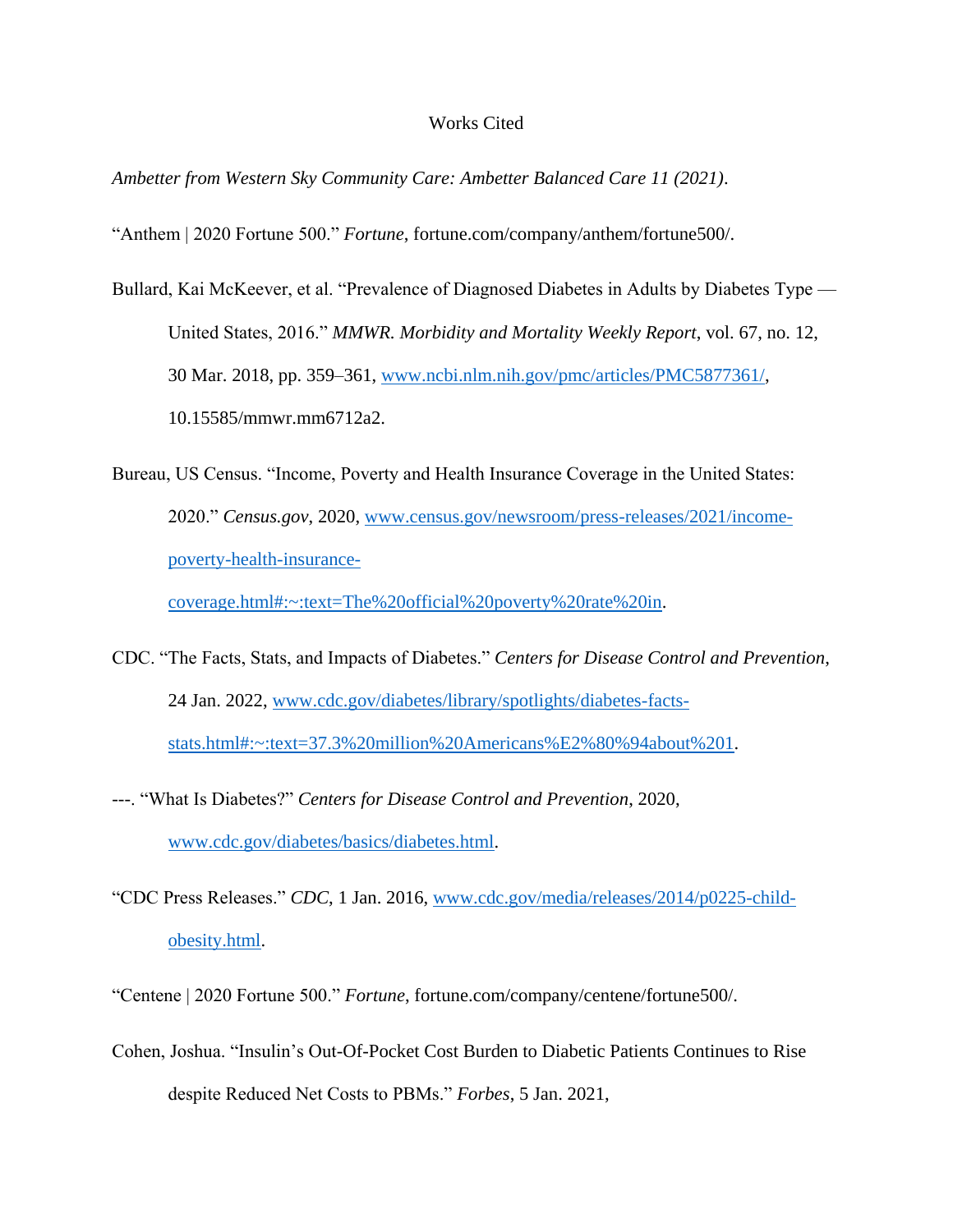www.forbes.com/sites/joshuacohen/2021/01/05/insulins-out-of-pocket-cost-burden-todiabetic-patients-continues-to-rise-despite-reduced-net-costs-topbms/?sh=355f0b0440b2. Accessed 4 Apr. 2022.

- Ellis, Ralph. "House Passes Bill to Limit Cost of Insulin to \$35 per Month." *WebMD*, 1 Apr. 2022, www.webmd.com/diabetes/news/20220401/house-passes-bill-limit-cost-insulin-35-per-month. Accessed 4 Apr. 2022.
- Exner, Rich, et al. "Find Median Income for Your City, and Neighborhing Towns." *Cleveland*, 26 Dec. 2016,

www.cleveland.com/datacentral/2016/12/median\_family\_income\_household.html.

- "Grocery Giant Eagle." *Shop.gianteagle.com*, 3 Apr. 2022, shop.gianteagle.com/solon. Accessed 4 Apr. 2022.
- Harvard University. "Healthy Eating Plate." *The Nutrition Source*, 17 Jan. 2019, www.hsph.harvard.edu/nutritionsource/healthy-eating-plate/.
- "Impact of "Let's Move!" on Childhood Obesity | University of Nevada, Reno." *University of Nevada, Reno*, 24 Aug. 2017, onlinedegrees.unr.edu/blog/what-has-the-impact-of-letsmove-had-on-childhood-obesity/.

"Introduction to Medicare - Medicare Interactive." *Medicare Interactive*, 2019, www.medicareinteractive.org/get-answers/medicare-basics/medicareoverview/introduction-to-medicare.

"Medicaid | Medicare." *Medicare.gov*, 2019, www.medicare.gov/your-medicare-costs/get-helppaying-costs/medicaid.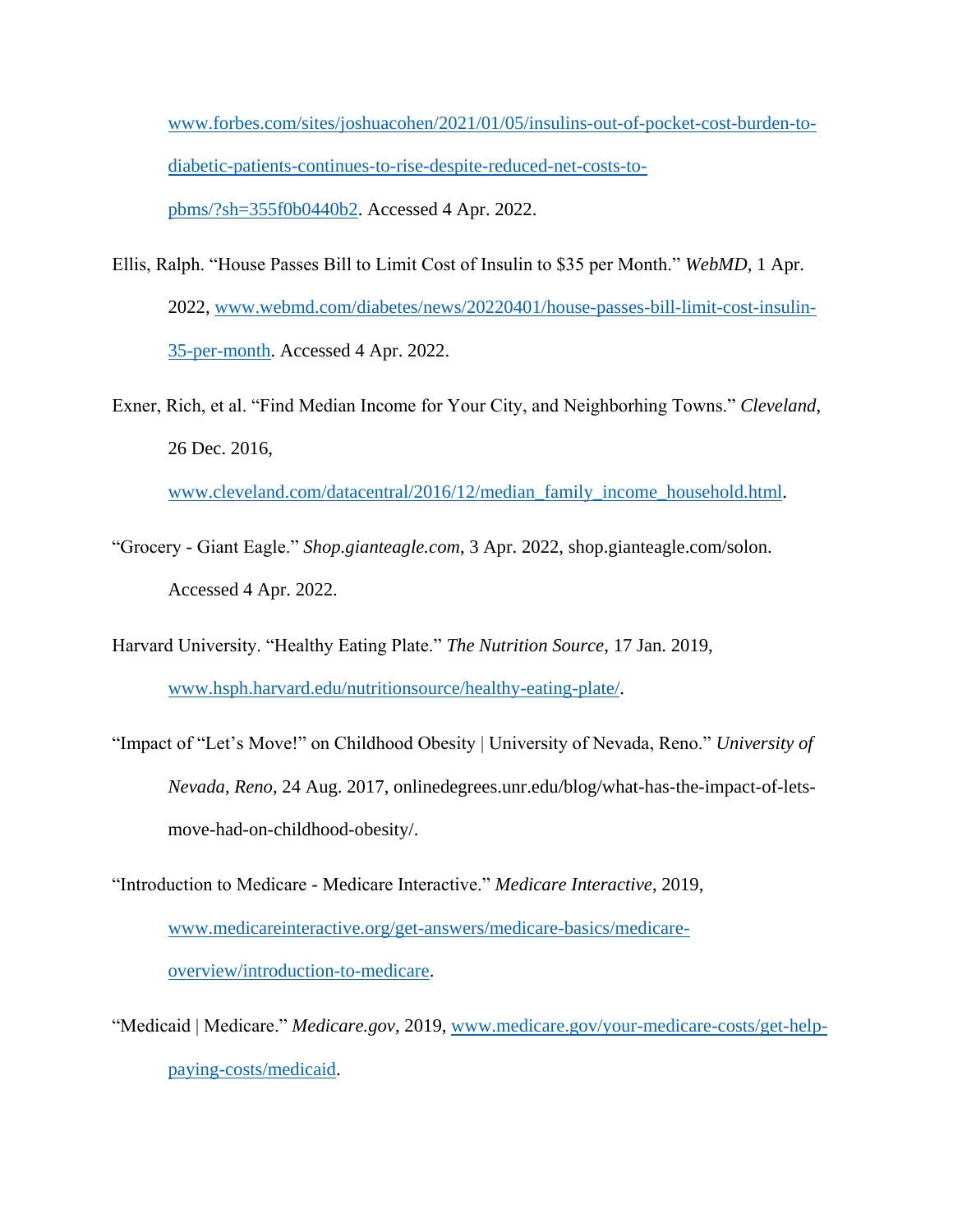ogden. "Overweight & Obesity Statistics | NIDDK." *National Institute of Diabetes and Digestive and Kidney Diseases*, 13 Dec. 2018, www.niddk.nih.gov/health-information/healthstatistics/overweight-obesity.

"Produce Price Index." *Producepriceindex.com*, 2019, www.producepriceindex.com/.

"Residential Rent Statistics for Ohio | Department of Numbers." *Www.deptofnumbers.com*, 2019, www.deptofnumbers.com/rent/ohio/. Accessed 4 Apr. 2022.

"The Cost of Diabetes | ADA." *Www.diabetes.org*, www.diabetes.org/about-us/statistics/costdiabetes.

"UnitedHealth Group Earned \$17.3B in 2021, according to Earnings Report." *Healthcare Finance News*, www.healthcarefinancenews.com/news/unitedhealth-group-earned-173b-2021-according-earnings-report. Accessed 4 Apr. 2022.

"What Is the Difference between Original Medicare and Medicare Advantage?"

*Www.aarpmedicareplans.com*, 3 Apr. 2022, www.aarpmedicareplans.com/medicarearticles/what-is-the-difference-between-original-medicare-and-medicare-advantage.html.